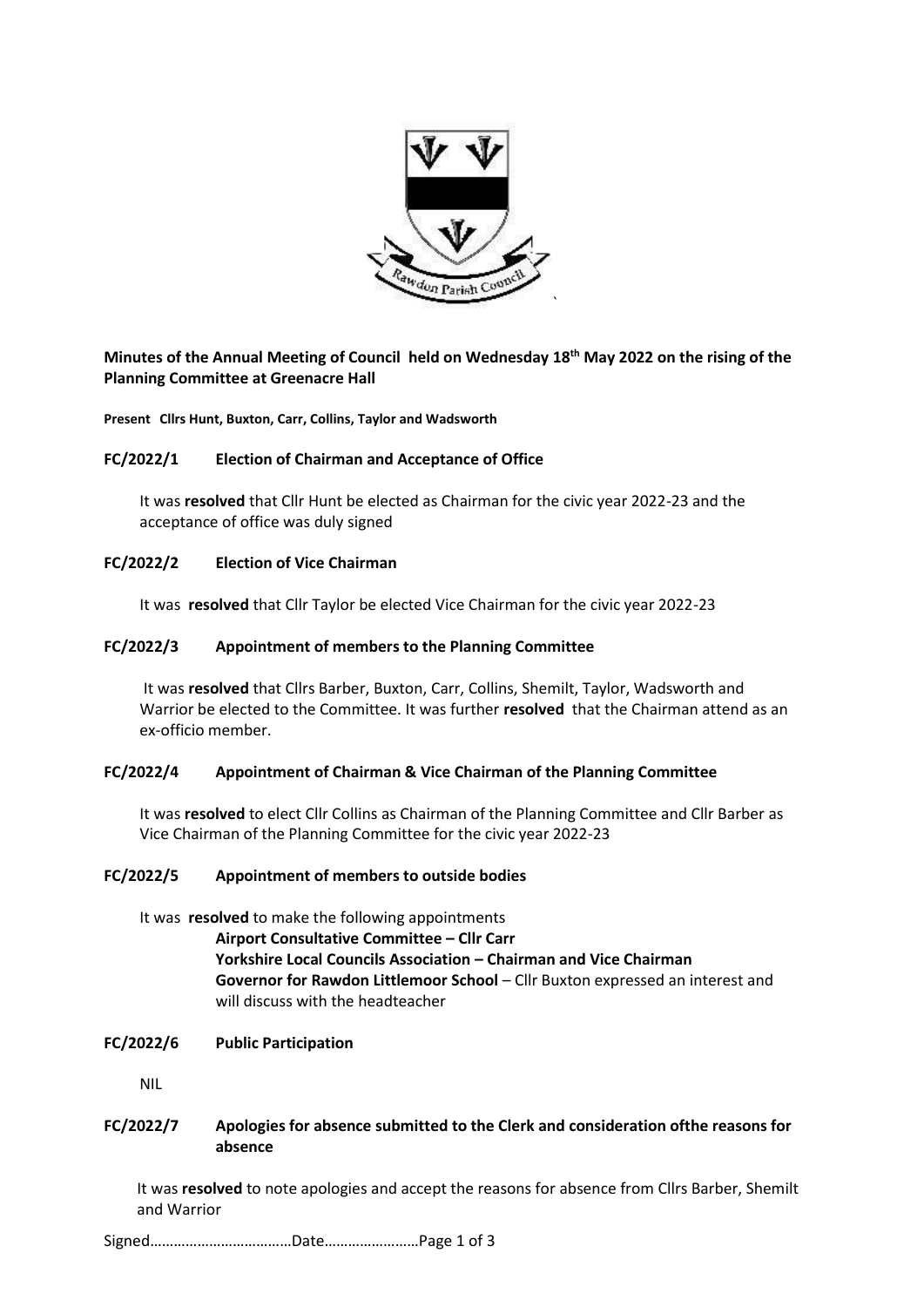# **FC/2022/8 Declarations of Interests**

NIL

# **FC/2022/9 Minutes of the previous meeting**

It was **resolved** to accept the minutes as a true record of what transpired at the meeting

# **FC/2022/10 Internal Auditor's Report and actions arising from it**

Members reviewed and report and it was **resolved** to accept the report and noted the requirement to appoint a new internal auditor for 2022-23 as Mrs Brown is retiring. Members recorded their thanks for Mrs Brown's work.

# **FC/2022/11 Annual Governance Statement**

Members considered the annual governance statement assurances and it was **resolved** to respond affirmatively to each declaration.

### **FC/2022/12 Accounting Statements for 2021-22**

Members reviewed the accounting statements and its was **resolved** to approve the accounting statements for 2022-23

### **FC/2022/13 Review of the LGPS Employer Discretions Statement**

Members reviewed the discretions and it was resolved to adopt the model discretions as this does not fetter the Council

### **FC/2022/14 Arrangements for the celebration of the Platinum Jubilee in June 2022**

Members reviewed the final arrangements and confirmed the timings for the carpark closure, volunteer arrival times and litterpicking times.

### **FC/2022/15 Update on the Neighbourhood Plan consultation**

The Chairman reported that Leeds City Council had created a delay in the consultation and would be responding formally by Friday 10<sup>th</sup> June.

### **FC/2022/16 Update on the crib project and the refurbishment of the sleigh**

Deferred

### **FC/2022/17 Aireborough Together permission to use the Parish Council logo**

It was **resolved** that Aireborough Together was suitable organisation to engage with and use of the logo be permitted.

### **FC/2022/18 Year to date finance report**

Members reviewed the report and it was **resolved** to accept the report.

Signed………………………………Date……………………Page 2 of 3